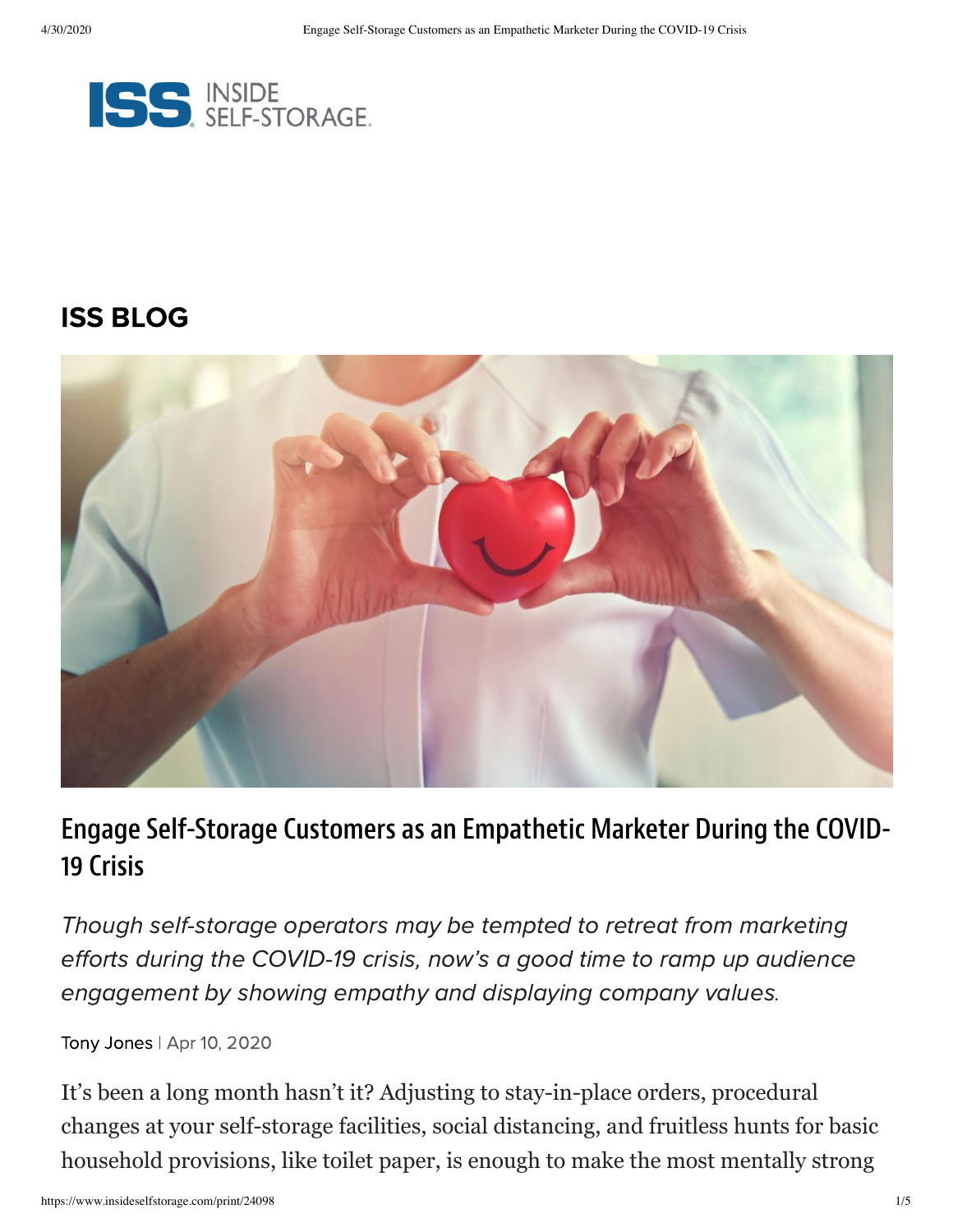among us buckle. Though it may occasionally feel like a daily rinse and repeat of futility, we must press on because there's no other option. We must take comfort that we're all in this together, working to flatten the curve, keep our communities healthy, and return life to something resembling normal as quickly as possible.

With the threat of recession or a prolonged economic downturn a distinct possibility, you might be tempted to retreat from marketing efforts, but remaining visible is not only an important cog in how self-storage operators navigate the COVID-19 crisis, it will help lay the blueprint for steering your business forward once this existential threat is over. Like many of you, I've spent a lot of time on my personal social media feeds and watching television with the family. I've found myself paying close attention to commercials, posts from businesses I follow, as well as suggested sponsor posts that pop into my timeline.

## Empathetic Messaging

While it's interesting to see how messaging has changed since the novel coronavirus has disrupted daily routines, the important takeaway is that brands continue to engage their audiences. All the feelings of uncertainty you have are also writhing in the bellies of your tenants and prospective customers. Though marketing experts recommend pulling back from hard sells, most agree that now is the time to express empathy and demonstrate company values.

One way to do that is transparency in how you've taken care of staff (social distancing, working from home accommodations, paid leave, etc.) as well as steps you've implemented to work with customers who face financial hardship. In the last few weeks, we've posted numerous stories to our [coronavirus topic page](https://www.insideselfstorage.com/coronavirus-covid-19) that illustrate how operators are adjusting. Examples of how to alleviate some pressure off customers include placing a freeze on rate increases, waiving late fees, offering payment plans for those who fall into delinquency, and either lengthening the lien process or temporarily suspending it.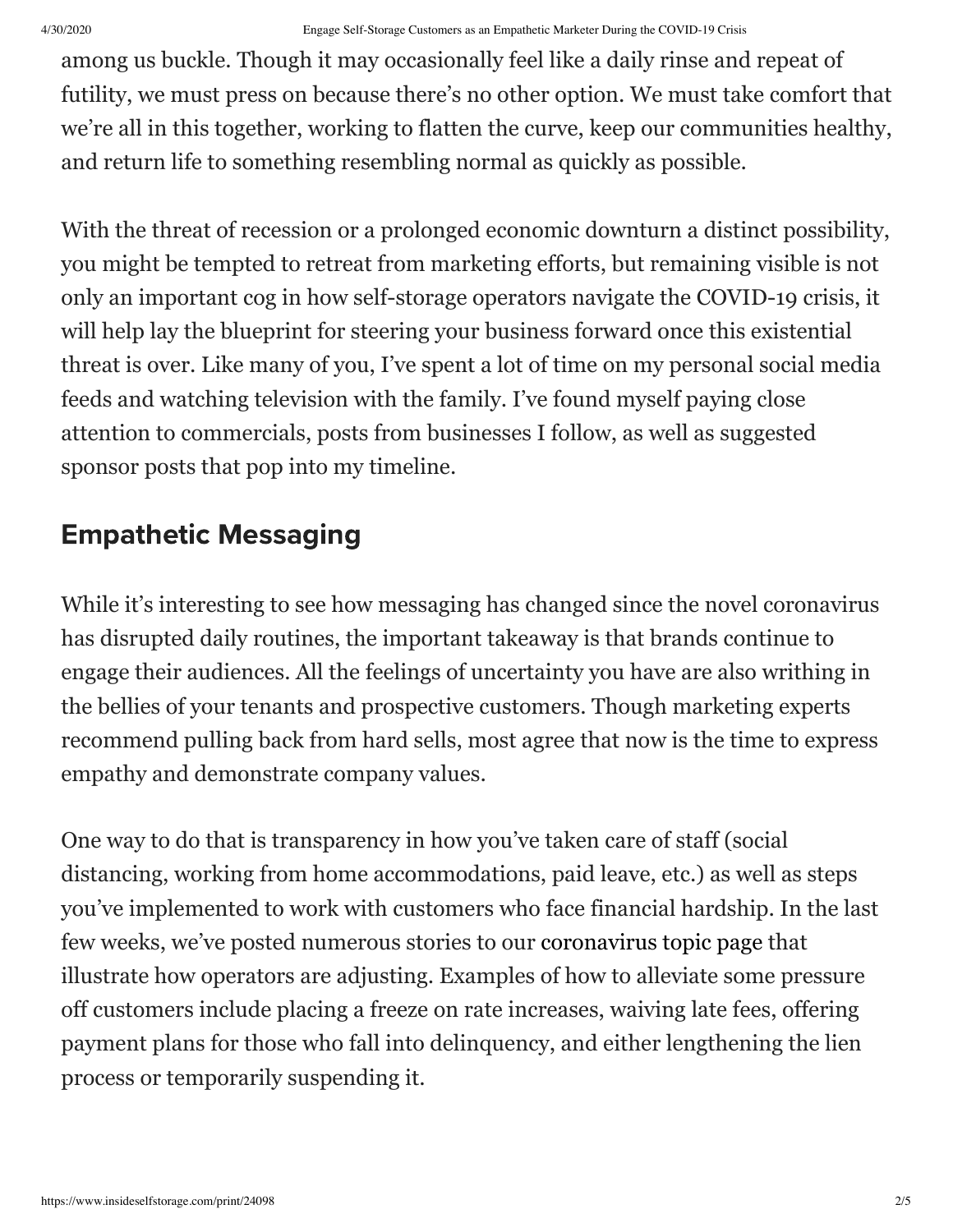Anything that shows how you're trying to be helpful and making decisions that may be contrary to the bottom line may resonate with prospective customers and reinforce loyalty with existing tenants. The same goes for operational adjustments that promote safety and slowing the spread of the virus, such as minimizing onsite staff, increased cleaning regimens, and contact-free programs like online rentals and payments, and hassle-free move-in experiences that eliminate the need for face-toface interaction.

Displaying your emotional intelligence and values as a company when your community and customers are suffering creates brand value and promotes good will. Another way to do this is by showing support for ethical causes. For example, you could run a promotion in which you divert a portion of new rentals toward a reputable charity, including local emergency services fighting on the frontlines of the pandemic.

# Make 'Em Laugh

There's some truth to the cliché that laughter is the best medicine. Humor can be therapeutic and cleansing when we need a distraction from the solemnness and seriousness around us. This can be difficult to pull off, as there is always the risk someone may be offended by the approach, but when it works, people will remember you for the right reasons.

You've likely seen recent media pictures of normally busy streets or venues empty while we all shelter in place. As someone who grew up in Los Angeles, seeing a desolate Interstate 405 is as surreal as it gets. With self-storage being a low-trafficvolume business model by nature, serenity on the property isn't unusual. A clever caption commenting on an image of an empty drive aisle or hallway—perhaps illustrating the scene as before and after social distancing—might elicit a welcomed chuckle.

Another way to tastefully show your sense of humor is to share some of the challenges you've had to overcome with remote working, staff scheduling and other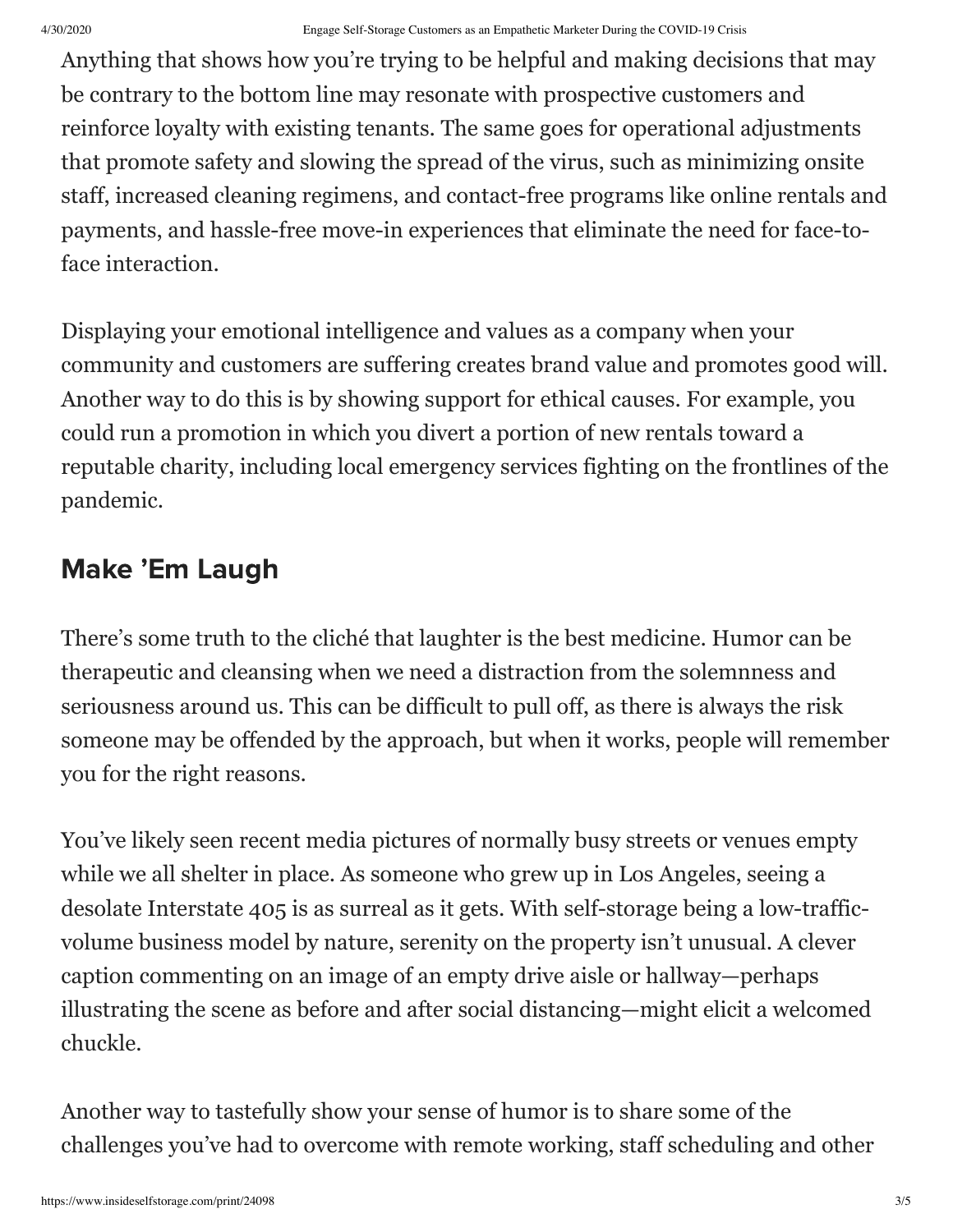operational changes. Instead of spending hours fluttering through Netflix, perhaps you're binge watching the live feeds of your security cameras from the sofa. Anything relatable to what customers are experiencing in their own lives is game. For example, just about everyone I know has experienced the trials of grocery shopping and the inexplicable run on paper goods. Some non-grocery businesses with an excess of toilet paper have gotten creative by including a roll with a food purchase or what have you. If you've got a stockpile and your restroom is going unused, perhaps you can provide a value-add with new rentals or for tenants who opt in to signing up for autopay.

#### Start a Conversation

Prolonged sheltering in place, particularly cases of quarantine or self-isolation, can bring about feelings of detachment and disconnection. Take it from someone who has telecommuted full time for more than 15 years, connecting with others—even virtually—can lift one's spirits. Engage in conversations with your prospects and tenants. Ask them how they're doing and carefully listen to or read they're answers. Respond thoughtfully and with meaning. It doesn't have to be a serious, in-depth discussion. It just needs to be friendly and genuine to have a lasting, positive impact.

Look outside the self-storage industry for inspiration. Watch how your favorite brands engage their audience members and look for instances that you can adapt or emulate. Some of the most creative and effective marketers are often local, specialty or niche-service providers like craft breweries, boutique shops and restaurateurs.

Be active and convey your messaging using a multi-channel approach, including your business website, e-newsletters, social media and other platforms. Make use of pictures and video. This crisis presents an opportunity to introduce your self-storage business to customers who may not be familiar with you as well as strengthen the relationships you already have with existing tenants. Both can help build loyalty, brand ambassadors and referrals now as well as once the crisis comes to its conclusion.